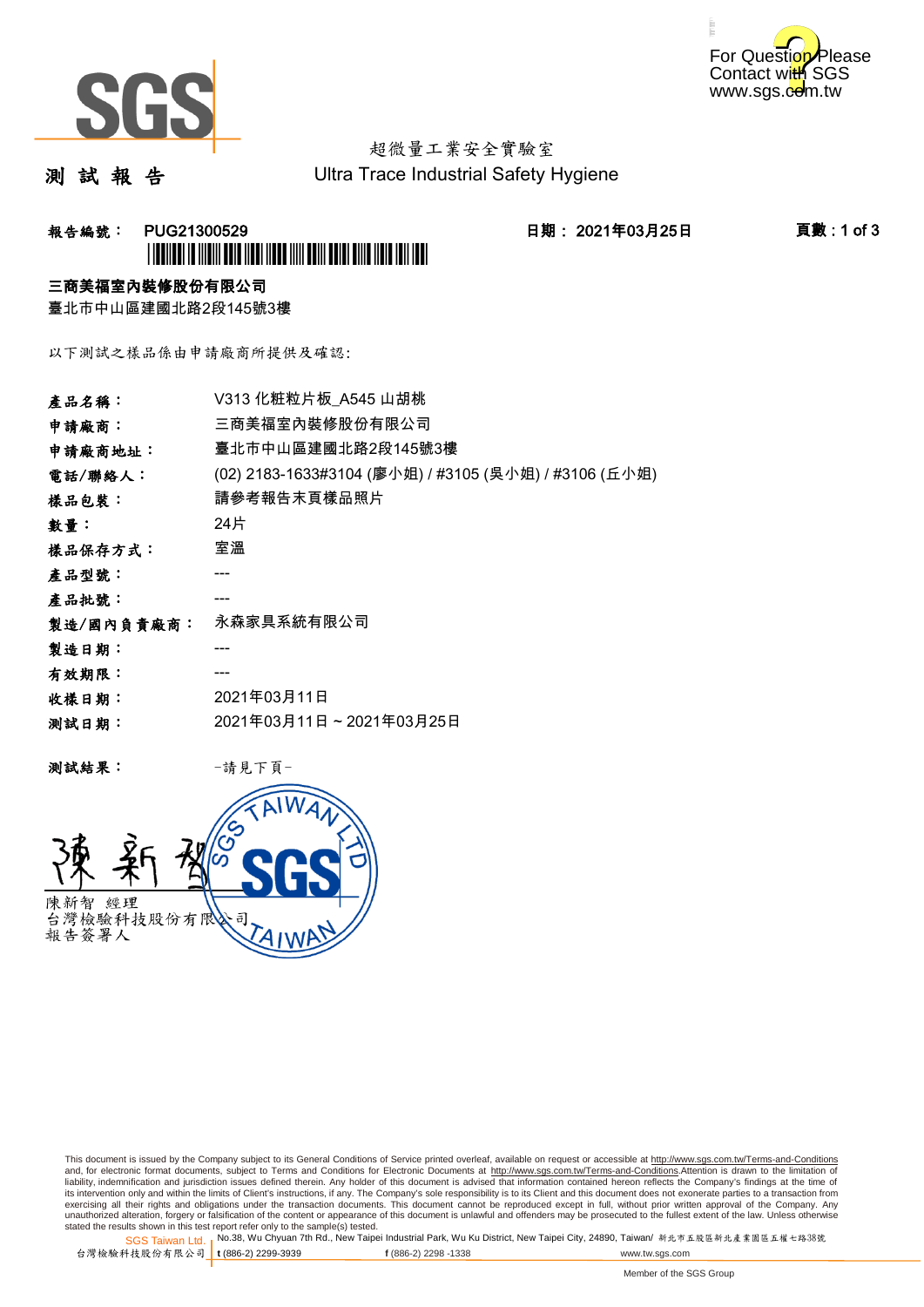

# 超微量工業安全實驗室

測 試 報 告

Ultra Trace Industrial Safety Hygiene

### **報告編號: PUG21300529 日期: 2021年03月25日 頁數:2 of 3** \*PUGE 1999 AND AND A COUNTRY AND A CONTINUES OF A STATE OF A STATE OF A STATE OF A STATE OF A STATE OF A STATE

#### 三商美福室內裝修股份有限公司

臺北市中山區建國北路2段145號3樓

#### 測試結果:

| 测試項目        | CAS NO.   | 測試方法                                                                    | 測試<br>結果 | 定量/偵測<br>極限 | 單位   |
|-------------|-----------|-------------------------------------------------------------------------|----------|-------------|------|
| 甲醛釋出量       |           |                                                                         |          |             |      |
| 甲醛釋出量-平均值   | $50-00-0$ | 本測試參考國家標準106.11.29公布建議檢驗<br>方法-CNS2215粒片板中甲醛釋出量,以分光<br>光度計(UV/VIS)檢測。   | 0.522    | 0.0290      | mg/L |
| ┃甲醛釋出量-最大值│ | $50-00-0$ | 本測試參考國家標準106.11.29公布建議檢驗<br>│方法-CNS2215粒片板中甲醛釋出量,以分光│<br>光度計(UV/VIS)檢測。 | 0.532    | 0.0290      | mg/L |

備註:

1.測試報告僅就委託者之委託事項提供測試結果,不對產品合法性做判斷。

2.本測試報告之所有檢驗內容,均依委託事項執行檢驗,如有不實,願意承擔完全責任。

3. 本報告不得分離,分離使用無效。

4.若該測試項目屬於定量分析則以「定量極限」表示;若該測試項目屬於定性分析則以「偵測極限」表示。

5.低於定量極限/偵測極限之測定值以「N.D.」或「 陰性」表示。微生物測試低於定量極限以「<定量極限值」表示。

6.CNS 2215甲醛釋出量:

| 記號  | 甲醛釋出量平均值 | 甲醛釋出量最大值 |
|-----|----------|----------|
|     | $0.3$ 以下 | $0.4$ 以下 |
| ه ۲ | $0.5$ 以下 | $0.7$ 以下 |
| ⊸ ⊢ | $1.5$ 以下 | $2.1$ 以下 |

- END -

This document is issued by the Company subject to its General Conditions of Service printed overleaf, available on request or accessible at http://www.sgs.com.tw/Terms-and-Conditions and, for electronic format documents, subject to Terms and Conditions for Electronic Documents at http://www.sgs.com.tw/Terms-and-Conditions.Attention is drawn to the limitation of liability, indemnification and jurisdiction issues defined therein. Any holder of this document is advised that information contained hereon reflects the Company's findings at the time of<br>its intervention only and within t exercising all their rights and obligations under the transaction documents. This document cannot be reproduced except in full, without prior written approval of the Company. Any<br>unauthorized alteration, forgery or falsifi

SGS Taiwan Ltd. 1 stated the results shown in this test report refer only to the sample(s) tested.<br>Stated the results shown in this test report refer only to the sample(s) tested.

台灣檢驗科技股份有限公司

**t** (886-2) 2299-3939 **f** (886-2) 2298 -1338 www.tw.sgs.com